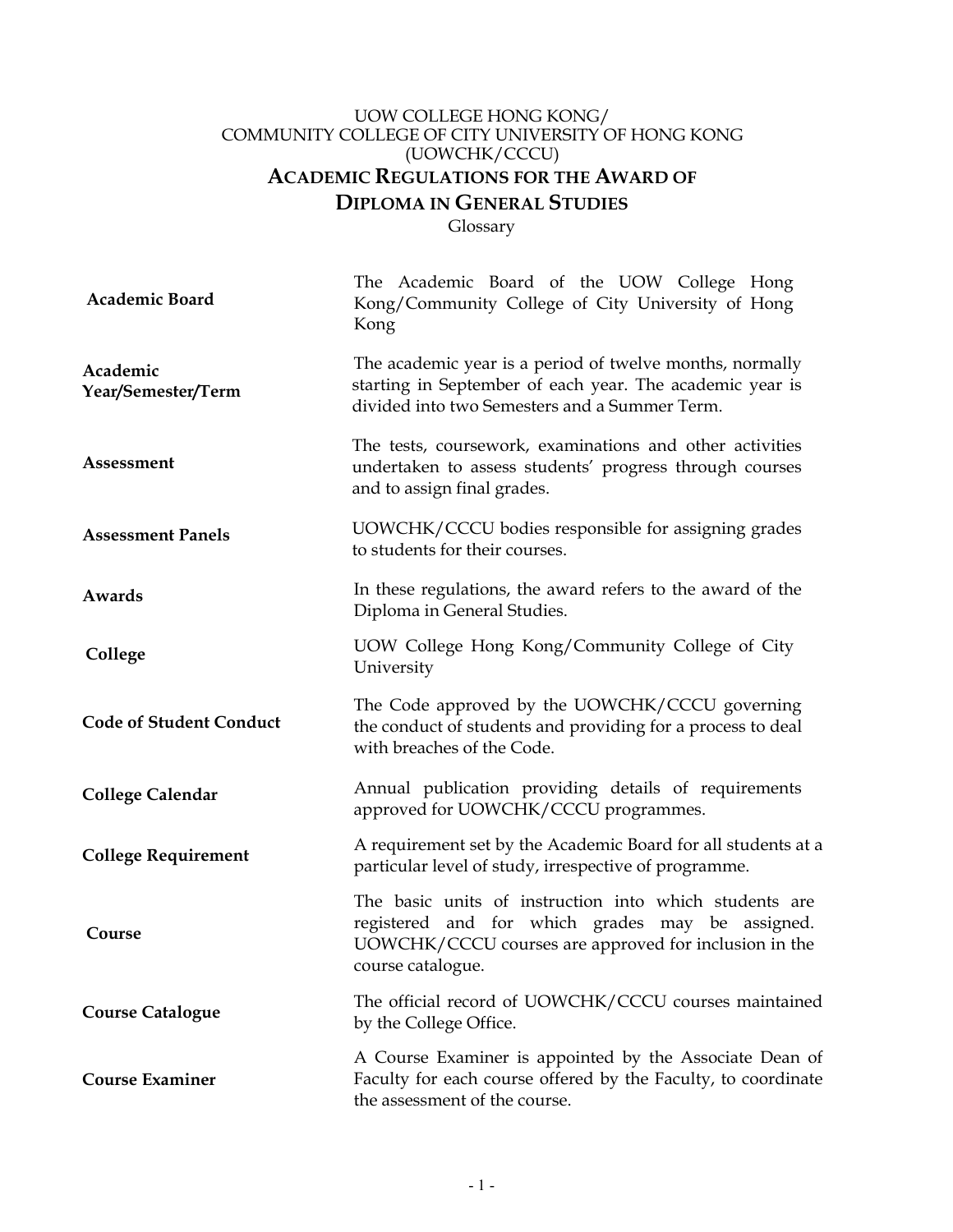**Credit Transfer** The assignment of credit units toward the credit unit requirements of a programme on the basis of work done outside that programme. Credit units are normally assigned against specific courses for work equivalent in content and standard.

**Credit Unit** Each course is assigned a number of credit units. A credit unit is earned by approximately forty to fifty hours of student work.

**Cumulative Grade Point Average (CGPA)**

*n*  $\sum G_i U_i$  $\binom{CGP}{n} = \frac{i=1}{n}$  $\sum U_i$  $i=1$ 

For the calculation of Grade Point Average (GPA), G is the grade point awarded, U is the credit units earned for the ith course. CGPA is calculated for courses taken during enrolment for a specific programme, i=1-n where n represents all courses completed at the time of the calculation, unless excluded under AR8.3, or AR11.3.

**Faculty** Faculty refers to "Faculty and equivalent bodies" as defined by the Academic Board. A student's "programme Faculty" is the Faculty offering the programme in which the student is enrolled.

**Enrolment CON** On entry to the UOWCHK/CCCU, students are enrolled in a programme of study.

**Equivalent Course** Equivalent courses are courses where there is sufficient overlap in content that students may, with approval, register in the course to meet a programme requirement, to recover a failure or to improve a course grade.

**Examination Board** UOWCHK/CCCU bodies responsible for classifying students' awards, recommending to Academic Board conferment of awards, and terminating the studies of students on academic grounds on behalf of Academic Board.

**Exclusive Course** Exclusive courses are courses where there is sufficient overlap in their content to make it inappropriate for students to earn credits for more than one of the courses. Students may be restricted from registration in a course when they have earned credit units for an exclusive course.

**Exemption** Students can be exempted from a requirement of a programme. Credit units are not earned for an exemption from a course.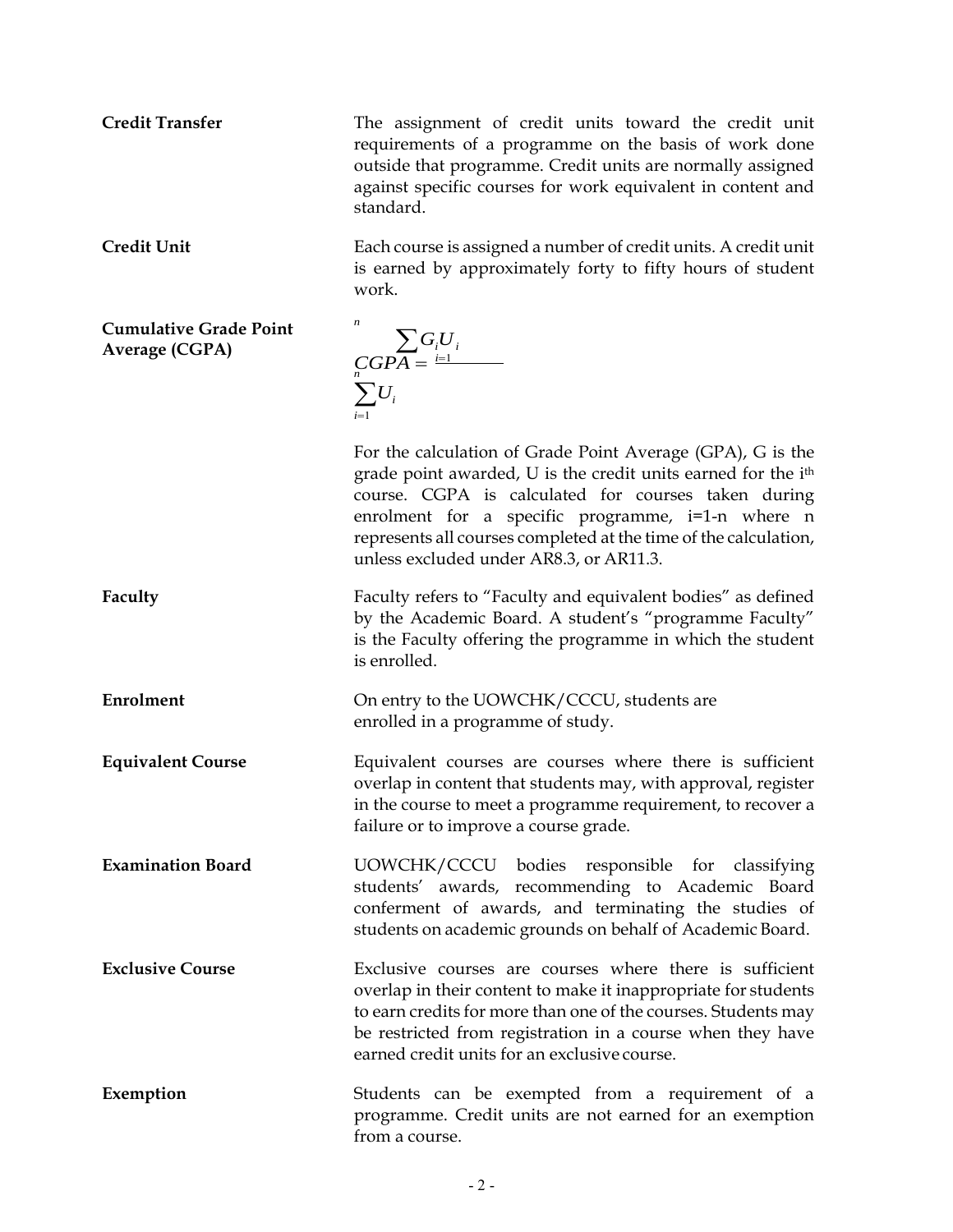| <b>Graduation Date</b>     | Date set by Academic Board each year for the graduation of<br>students who have completed requirements for the award.                                                                                                            |  |
|----------------------------|----------------------------------------------------------------------------------------------------------------------------------------------------------------------------------------------------------------------------------|--|
| <b>Mode of Study</b>       | Students may not register for more than 18 credit units per<br>semester. Students registered for less than 12 credit units per<br>semester will, with the exception of the summer term, be<br>regarded as reduced load students. |  |
| <b>Operational Grade</b>   | A course grade assigned for administrative purposes to assist<br>in the management of student records. Operational grades of<br>I, IP, S, and X do not count in the calculation of students'<br>GPAs.                            |  |
| <b>Precursors</b>          | Precursors are set for some courses. Precursors are not<br>requirements, but students are advised to complete<br>precursors before registering in these courses.                                                                 |  |
| Prerequisite               | A requirement that must be fulfilled before a student can<br>register in a particular course.                                                                                                                                    |  |
| President                  | President refers to the President of the UOWCHK/CCCU.                                                                                                                                                                            |  |
| Programme                  | The structured academic programme leading to a<br>named award of the UOWCHK/CCCU into which<br>students are enrolled.                                                                                                            |  |
| Registration               | The inclusion of a student in the class list of a course.                                                                                                                                                                        |  |
| <b>Required Course</b>     | A course that must be passed to complete a programme.                                                                                                                                                                            |  |
| <b>Semester GPA (SGPA)</b> | The GPA calculated for all the courses taken in a semester,<br>including F grades, but excluding courses graded I, X, S, IP,<br>or P.                                                                                            |  |
| <b>Substitute Course</b>   | Where the normal course requirements of a programme<br>cannot be completed, a "substitute" course may be approved<br>by the programme faculty for a student, replacing the<br>required course.                                   |  |
| <b>Taught Programme</b>    | A programme for which the requirements are chiefly the<br>completion of courses.                                                                                                                                                 |  |
| Transcript                 | The official academic record of a student's progress through<br>their programme, including grades assigned for courses.                                                                                                          |  |
| <b>UOWCHK/CCCU</b>         | UOWCHK/CCCU refers to the UOW College Hong<br>Kong/Community College of City University of Hong Kong                                                                                                                             |  |
| <b>UOWCHK/CCCU Award</b>   | An award of the UOWCHK/CCCU granted on completion<br>of a programme approved by the Academic Board.                                                                                                                              |  |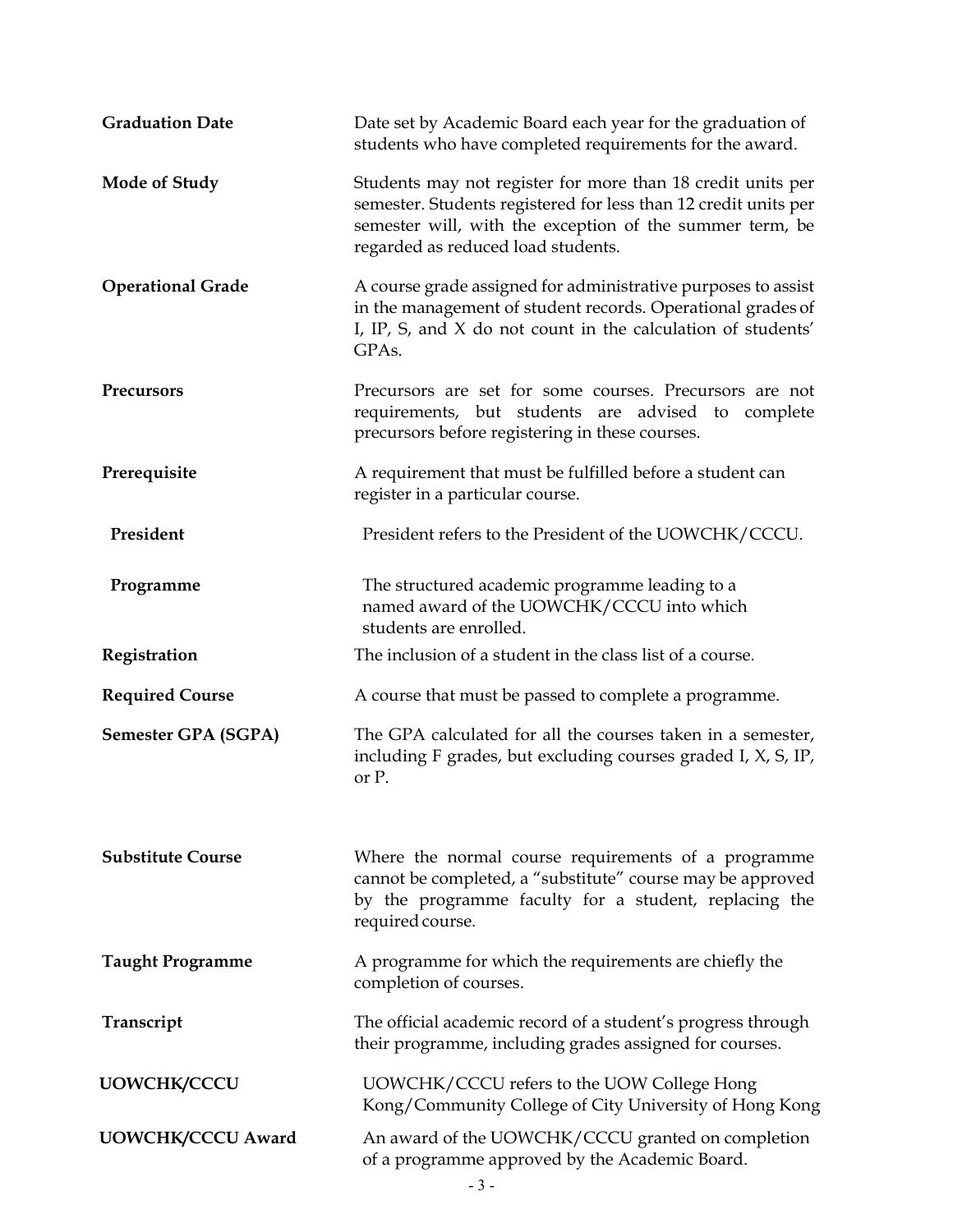## **Academic Regulations for the Award of Diploma in General Studies**

These Academic Regulations are made by the Academic Board to govern student progress through taught programmes leading to the award of the Diploma in General Studies approved by the Academic Board of UOWCHK/CCCU.

Only the Academic Board can amend the Regulations, or permit exceptions, exemptions, or variations from them. Any variation from the Regulations approved by the Academic Board for a programme is set out in the requirements for the programme in the College Calendar.

The Regulations are supplemented by information on administrative procedures and about particular programmes to be found on the College website.

## **1. Language of Instruction and Assessment**

Unless otherwise determined by Academic Board for a specific course or programme, the medium of instruction and assessment at the UOWCHK/CCCU is English.

## **2. Admission**

- 2.1 Admission to the UOWCHK/CCCU is based on academic criteria. The UOWCHK/CCCU does not discriminate on the basis of age, gender, colour, race, creed, nationality, social or ethnic origin, or physical ability. The UOWCHK/CCCU may have to consider whether its facilities are adequate, before admitting a disabled applicant.
- 2.2 To be eligible for admission to a UOWCHK/CCCU programme, the applicant must **either**  hold the general entrance requirements for the level of the programme as specified by the Academic Board and the programme entrance requirements, if any, **or** be a "mature applicant" as defined in the general entrance requirements, and be able to demonstrate aptitude and suitability for the programme.
- 2.3 Possession of the entrance requirements does not, in itself, entitle applicants to admission to the UOWCHK/CCCU.

## **3. Enrolment**

- 3.1 On entry to the UOWCHK/CCCU, students are enrolled in a specific programme of the UOWCHK/CCCU.
- 3.2 Only in exceptional circumstances may students enrol for more than one programme concurrently. To enrol for an additional programme, students must apply in writing to the College Office for approval.
- 3.3 Students may change their programme of study. To change their programme, students must apply in writing to the College Office for approval. Changes of programme become effective only after at least one semester of study in a prior programme.
- 3.4 To maintain their enrolment, students must conform to the UOWCHK/CCCU's Code of Student Conduct, and must pay all fees and charges owed to the UOWCHK/CCCU by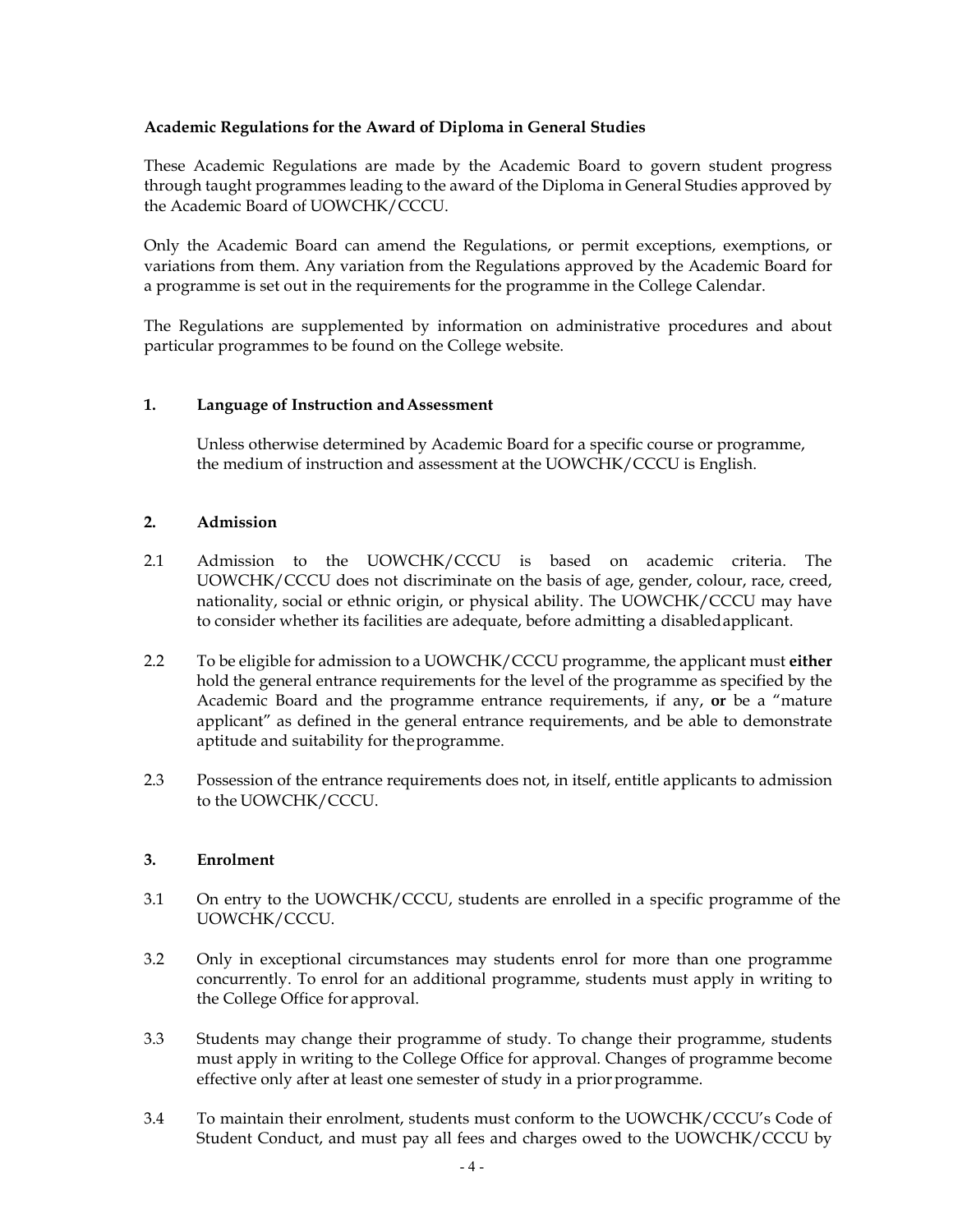the due date.

# **4. Changes in Status**

4.1 Students may take a leave of absence from their studies for an approved period. Periods of approved absence may not be less than one full semester/term, and may not accumulate to more than two semesters. Applications for leave of absence must be made in writing to the College Office for approval by the UOWCHK/CCCU.

# **5. Credit Transfer**

- 5.1 The UOWCHK/CCCU may allow previous educational or vocational experience to be counted toward the credit units required to earn an award of the UOWCHK/CCCU and appear on students' transcripts.
- 5.2 At least half of the credit units required for an award of the UOWCHK/CCCU must be earned by the successful completion of courses of the UOWCHK/CCCU.
- 5.3 Credit units earned through credit transfer or exemption do not count in the calculation of a student's GPA, except where special arrangements have been made.
- 5.4 Applications for credit transfer should be made in writing to the College Office for approval by the UOWCHK/CCCU. Applications for credit transfer for work completed prior to entry to the UOWCHK/CCCU must be made in the first semester following the student's admission, before the deadline set by the UOWCHK/CCCU. Applications for credit transfer for outside work completed after admission to the UOWCHK/CCCU must be made immediately in the semester following attainment of the additional qualification.

# **6. Course Registration**

- 6.1 Students registering for courses must follow instructions issued by the College Office.
- 6.2 Registration for some courses is restricted to students holding the necessary prerequisites.
- 6.3 The UOWCHK/CCCU reserves the right to restrict registration in courses, or permit registration only on a priority basis.
- 6.4 If students remain registered for a course after the last date for dropping the course, as determined by the College Office, they will be assigned a course grade.

# **7. Maximum and Minimum Credit-Unit Load**

- 7.1 In each semester, students may not register for courses which exceed a total of eighteen credit units.
- 7.2 In the Summer Term, students may not register for courses to a total of more than nine credit units.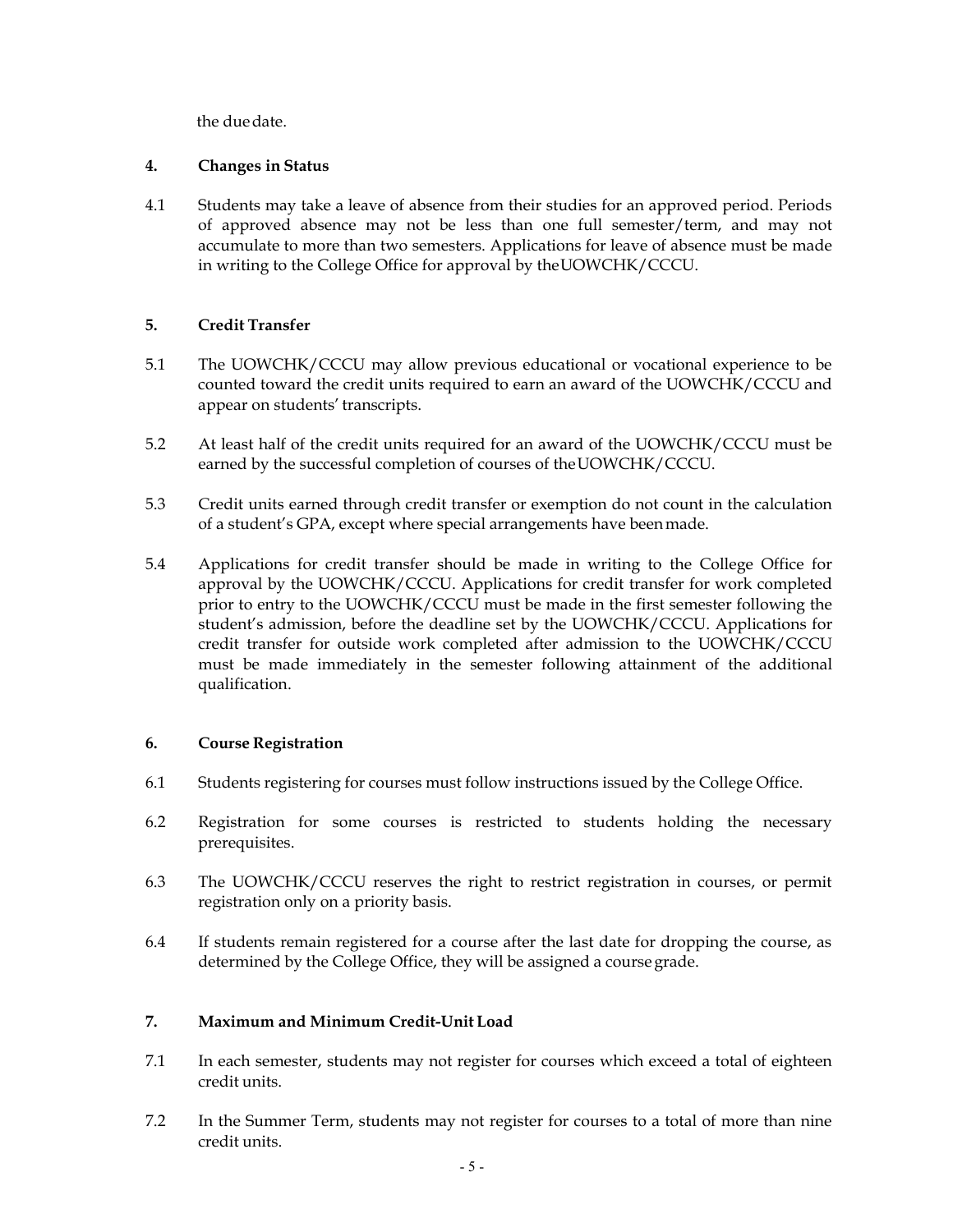7.3 Except where special arrangements are made for their programme, students seeking an exception to AR7.1 or AR7.2 should apply in writing to the College Office for approval by the UOWCHK/CCCU.

## **8. Maximum Period of Study**

- 8.1 Students shall complete all programme requirements within a period of two years, inclusive of any periods of leave of absence and suspension of studies.
- 8.2 Students who cannot complete all programme requirements for graduation within the maximum study period will be required to discontinue their studies unless an extension of study beyond the maximum study period has been approved.
- 8.3 Requests for extension of study beyond the maximum study period because of illness or other valid reasons may be granted at the discretion of the Associate Dean of the academic Faculty hosting the programme.

## **9. Grading of Courses**

9.1 Courses are graded according to the following schedule:

| Grade          | Grade<br>Point |           | <b>Grade Definitions</b>                |
|----------------|----------------|-----------|-----------------------------------------|
| $A+$           | 4.3            |           | The qualifiers, such as "Excellent",    |
| A              | 4.0            | Excellent | "Good", "Fair" etc., define student     |
| $A-$           | 3.7            |           | performance with respect to<br>the      |
| $B+$           | 3.3            |           | achievement of course intended learning |
| B              | 3.0            | Good      | outcomes (CILOs).                       |
| $B-$           | 2.7            |           |                                         |
| $C+$<br>$C-C-$ | 2.3            |           |                                         |
|                | 2.0            | Fair      |                                         |
|                | 1.7            |           |                                         |
| $\mathbf D$    | 1.0            | Marginal  |                                         |
| $\overline{F}$ | 0.0            | Failure   |                                         |
| $\overline{P}$ |                |           |                                         |
| (Pass-fail     |                | Pass      |                                         |
| course only)   |                |           |                                         |

Operational Grades

IP In Progress An IP grade is shown where students will register in subsequent Semesters to complete the assessment of the course.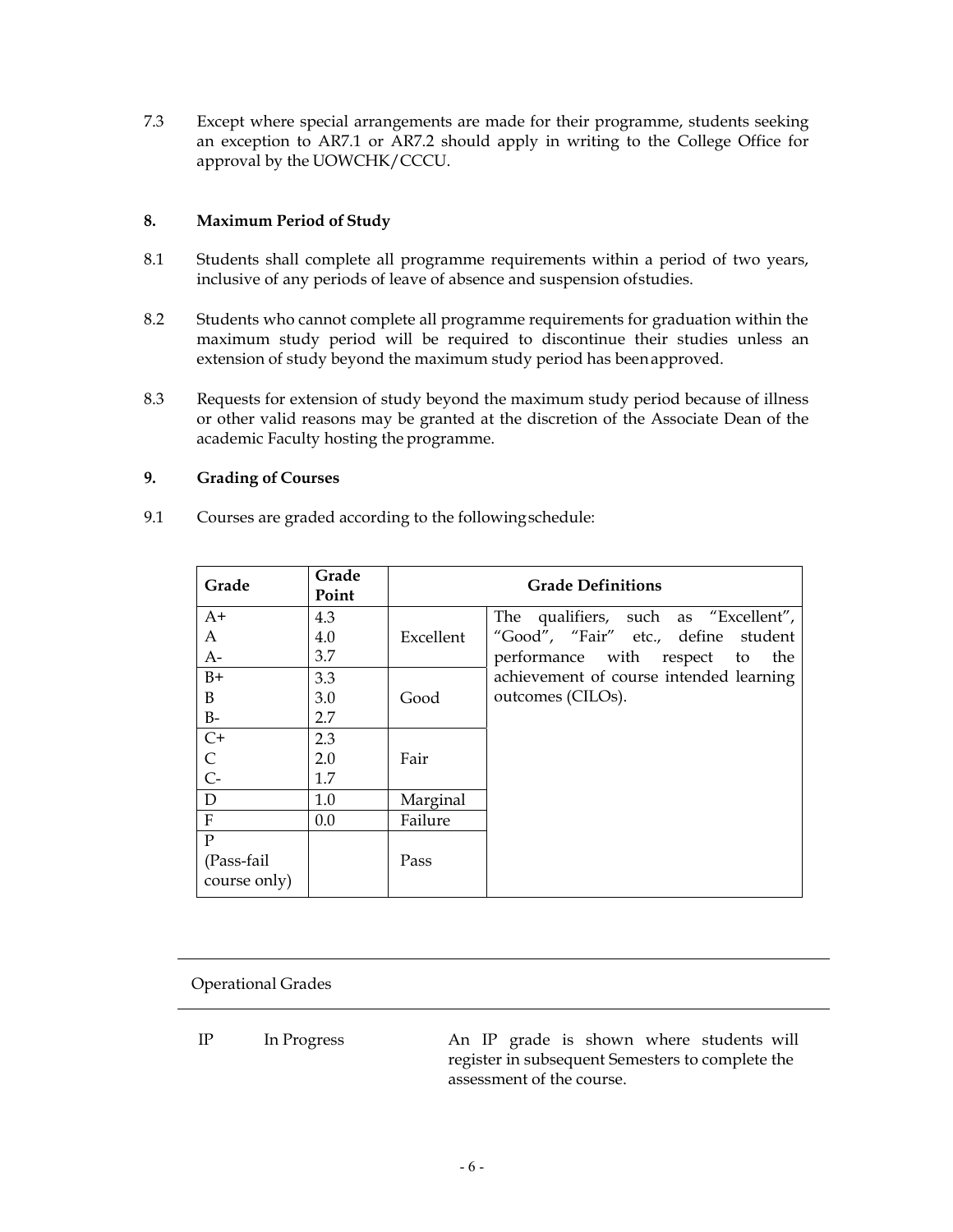| 1   | Incomplete | A grade of incomplete may be granted (1) where<br>there are extenuating circumstances that have<br>prevented a student from completing required<br>work, or attending the examination; (2) at the<br>discretion of the Assessment Panel. Where an "I"<br>grade is assigned, the Assessment Panel will<br>approve a schedule for the completion of work, or<br>a supplementary examination. An "I" grade will<br>be converted into a "F" grade four weeks after the<br>"I" grade is first reported to the College Office,<br>unless an alternative grade has been assigned. |
|-----|------------|----------------------------------------------------------------------------------------------------------------------------------------------------------------------------------------------------------------------------------------------------------------------------------------------------------------------------------------------------------------------------------------------------------------------------------------------------------------------------------------------------------------------------------------------------------------------------|
| X   | Late Drop  | Assigned when a student is permitted to drop the<br>course after the normal drop date.                                                                                                                                                                                                                                                                                                                                                                                                                                                                                     |
| WD. | Withdrawn  | Assigned when a student has registered for the<br>course in a semester/term and subsequently<br>submitted a notification of withdrawal of studies.                                                                                                                                                                                                                                                                                                                                                                                                                         |

- 9.2 Students assigned a grade of D or better, or a Pass grade in a pass-fail course, earn credit units for the course. Grades of F, IP, I, S, or X do not earn credit units.
- 9.3 Grades of P, I, IP, S and X are not counted in the calculation of a student's CGPA. Grades of F are counted, unless the fail is recovered under AR11.3.
- 9.4 Grades of P, I, IP, S and X are not counted in the calculation of a student's SGPA.

### **10. Illness or other Circumstances Affecting Assessment**

If students wish the UOWCHK/CCCU to take into account illness or other extenuating circumstances that affected their performance in an examination, or ability to attend an examination, or to complete coursework, they must refer the circumstances of the case to the relevant Course Examiner in writing, within five working days of the scheduled date for students to complete the assessment of the course. The programme Assessment Panel will make decisions on all mitigations where a final examination is involved.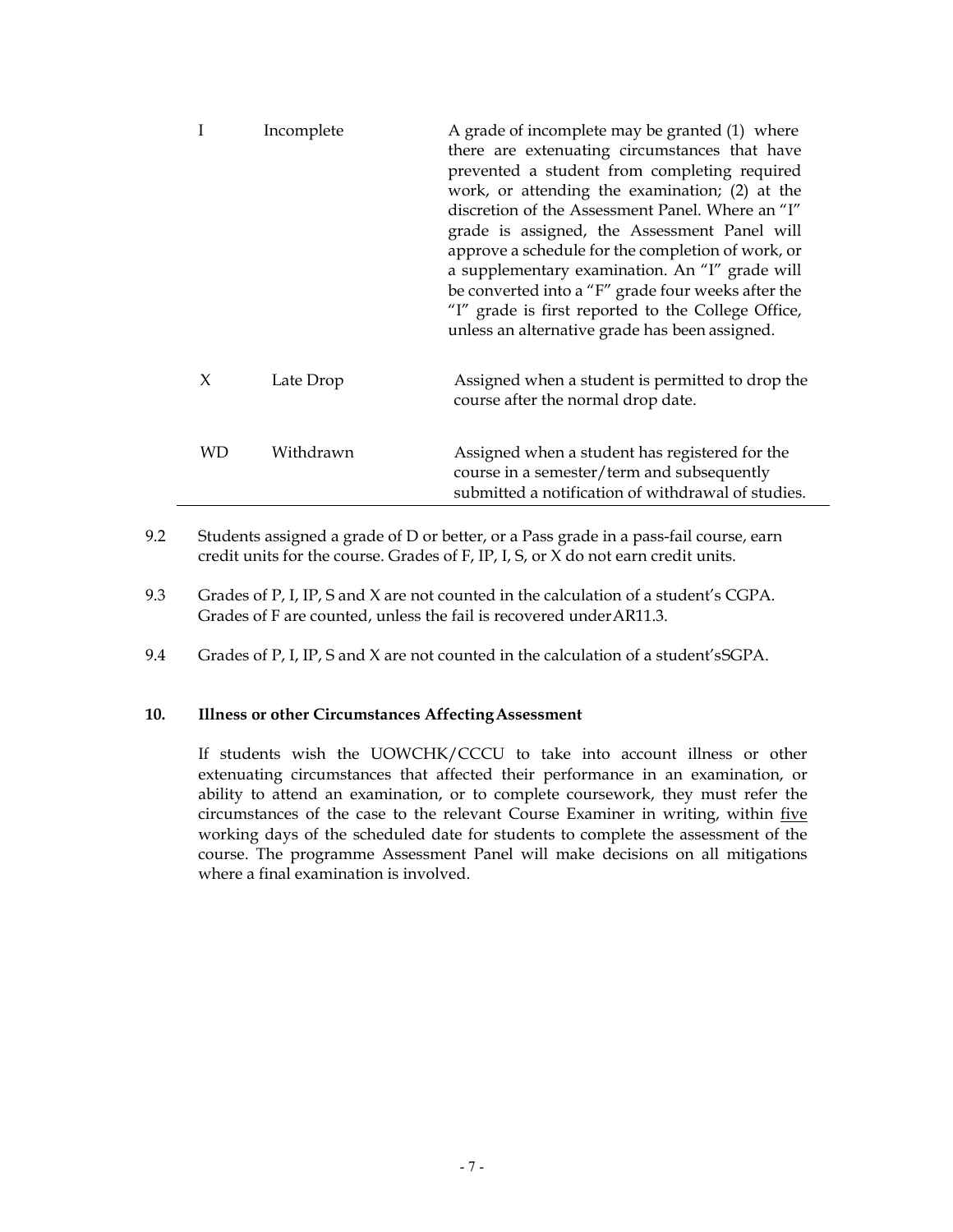### **10. Review of Course Grades**

### Informal Resolution

- 10.1 Where a student believes that there may have been: a miscalculation of marks; data errors; extenuating circumstances affecting his/her performance; or wishes to resolve other issues relating to individual coursework component grades (e.g. quiz, presentation etc.), the student should first contact the Course Examiner and the relevant staff member responsible for the assessment with a view to resolving the matter informally. In normal circumstances students will not be informed of an overall course grade before the Examination Board meeting.
- 10.2 If a revision to the student's course grade is considered necessary, the Course Examiner should make a recommendation to amend the grade and seek approval through the Chair of the Assessment Panel.
- 10.3 If the student's concerns regarding course grades cannot be resolved by informal means, the student may seek resolution via the formal procedures outlined below.

### Formal Procedures for Review

- 10.4 Formal requests for review of course grades may be made only if the assessment was not conducted in accordance with the Academic Regulations or with the arrangements prescribed for the course. Disagreement with the academic judgment of Course Examiners does not constitute valid grounds for review.
- 10.5 Any request for review of course grades must be made in writing to the Associate Dean of Faculty offering the course within one month of the announcement of grades by the College Office. The written application must:
	- (i) describe the informal actions taken to resolve the issue;
	- (ii) state the grounds on which the request for review is made;
	- (iii) include a description of the relevant facts; and
	- (iv) provide supporting evidence.
- 10.6 When considering a formal request for review of course grade, the Associate Dean of Faculty may form a Faculty Grade Review Committee to investigate the case. Membership of a Faculty Review Committee includes the Associate Dean (or nominee) as Chair and at least two other academic staff not involved in the teaching of the course under review. Where the student is from another programme Faculty, the Faculty Grade Review Committee may include the Associate Dean (or nominee) of the student's programme Faculty. The Faculty Grade Review Committee may interview the student and staff members concerned, arrange for an independent assessment of the student's work, or seek advice from an external assessor. The Committee should record its proceedings and resolutions.
- 10.7 If the Committee decides to recommend amendment of the course grade, endorsement through the Chair of the Assessment Panel is required. The decision will be communicated in writing to the student by the Associate Dean of Faculty with a brief statement of the reasons for the decision. All reviews should be handled expeditiously by the parties concerned. A reply should be sent to the student no later than one month upon receipt of the formal request for review.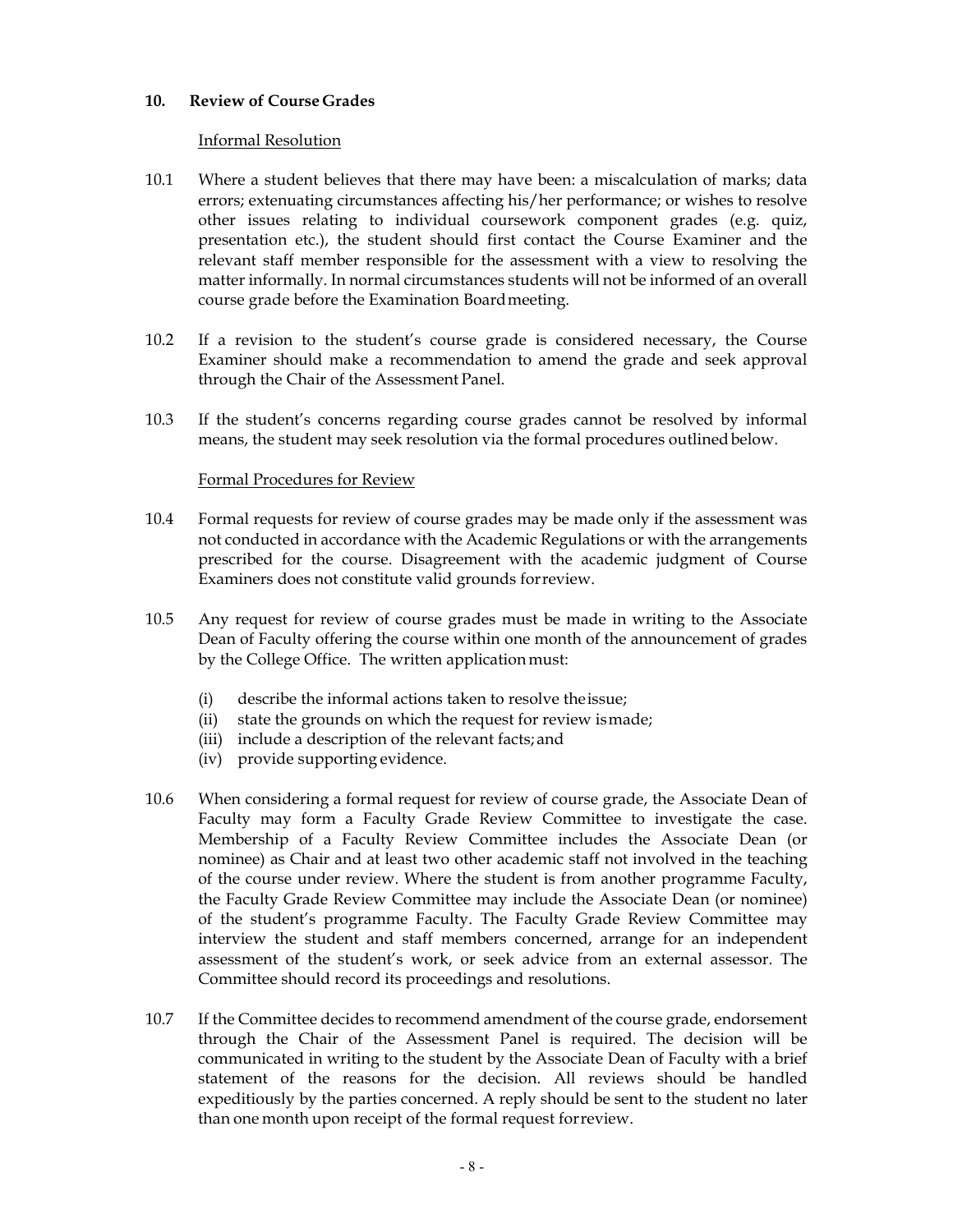10.8 Formal requests for review of course grades should normally be resolved at the Faculty level. If a student is not satisfied that his/her case has been dealt with appropriately at the Faculty level, the student can convey his/her concern directly in writing to the President. The President will adjudicate the case and communicate the decision to the student in writing. The decision of the President is final.

## **11. Students' Academic Progress and Academic Standing**

## Academic Standing

11.1 Academic standing provides an indicator of the student's academic progress and identifies students in academic difficulty needing academic advising and extra help. The four levels of academic standing are defined as follows:

| Standing         | Definitions                                                                                                                                                                                                                                                                                                                                                                                                                                                                                                                       |
|------------------|-----------------------------------------------------------------------------------------------------------------------------------------------------------------------------------------------------------------------------------------------------------------------------------------------------------------------------------------------------------------------------------------------------------------------------------------------------------------------------------------------------------------------------------|
| Academic Warning | Students' most recent academic performance has been<br>unsatisfactory, or their overall academic average is below<br>minimum requirements. Students on warning are asked<br>to seek academic advice from their programme advisor.                                                                                                                                                                                                                                                                                                 |
| Probation        | Students' most recent academic performance has been<br>extremely unsatisfactory, or their overall academic<br>average has continued to be below the minimum<br>requirements for graduation. Students on probation will<br>be assigned an academic advisor by the home Faculty<br>and will not be permitted to register in courses in the<br>following semester without the approval of the academic<br>advisor. The home Faculty may also require students on<br>probation to take a reduced credit unit load in the<br>semester. |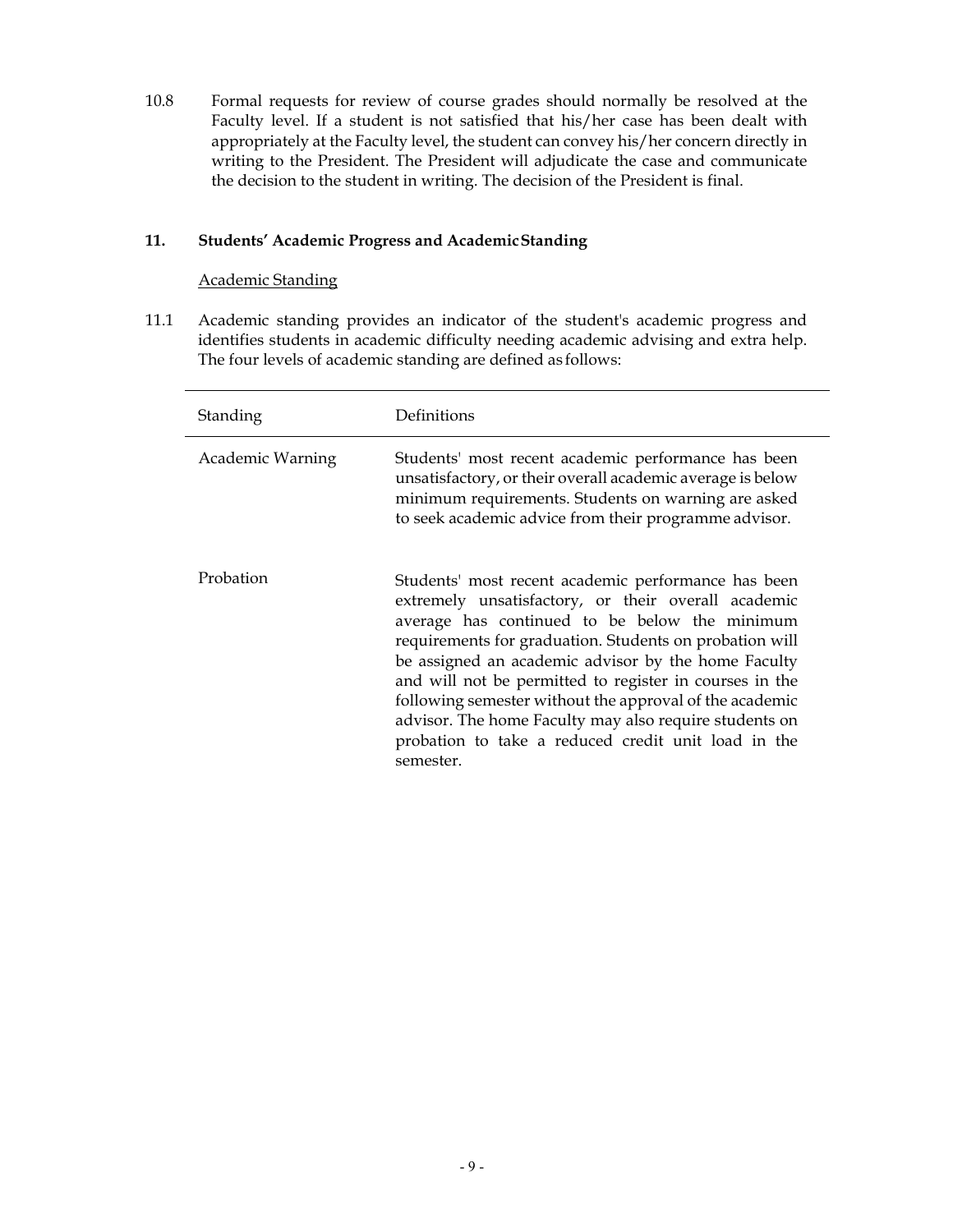| opportunity to resolve the problems that are preventing<br>them making academic progress. On return from their<br>suspension, students may be given the opportunity for<br>one additional course repeat in each failed course to<br>recover failure(s). |
|---------------------------------------------------------------------------------------------------------------------------------------------------------------------------------------------------------------------------------------------------------|
|---------------------------------------------------------------------------------------------------------------------------------------------------------------------------------------------------------------------------------------------------------|

# Operational Standing

Review A temporary status indicating that a student's performance may require a change of academic standing and has been referred to the student'sFaculty.

11.2 An academic standing decision is made for all students at the end of each semester, in accordance with rules adopted and published by the Academic Board.

## Repeating Courses to Improve Grades

11.3 Students may repeat a course, or an equivalent course, to recover a failure or to improve a course grade of D. After the first attempt, only two repeat attempts are permitted. Course grades for all attempts will appear on the student's transcript, but only the final grade earned will be included in the calculation of the student's CGPA.

## **12. Conferment and Classification of Awards**

- 12.1 To be granted the award of the Diploma in General Studies by UOWCHK/CCCU, students must successfully pass all required courses and achieve an overall attendance of 80%. A minimum mark of 30% for both coursework and examination components are required where there is an examination component in the course assessment.
- 12.2 Where the normal course requirements of a programme cannot be completed, a "substitute" course may be approved by the programme home Faculty for a student, replacing the required course. For cases of non-native students seeking for substitution of one or both of the Chinese courses in the Diploma programme, Level A1 College General Education courses may be taken as a "substitute" course.
- 12.3 The UOWCHK/CCCU may allow credit units earned by students registered for a particular programme of the UOWCHK/CCCU to be counted toward the requirements of another programme for which they register.
- 12.4 The UOWCHK/CCCU may allow exemption from courses required for an award of the UOWCHK/CCCU. Credit units toward the award are not given when an exemption is granted.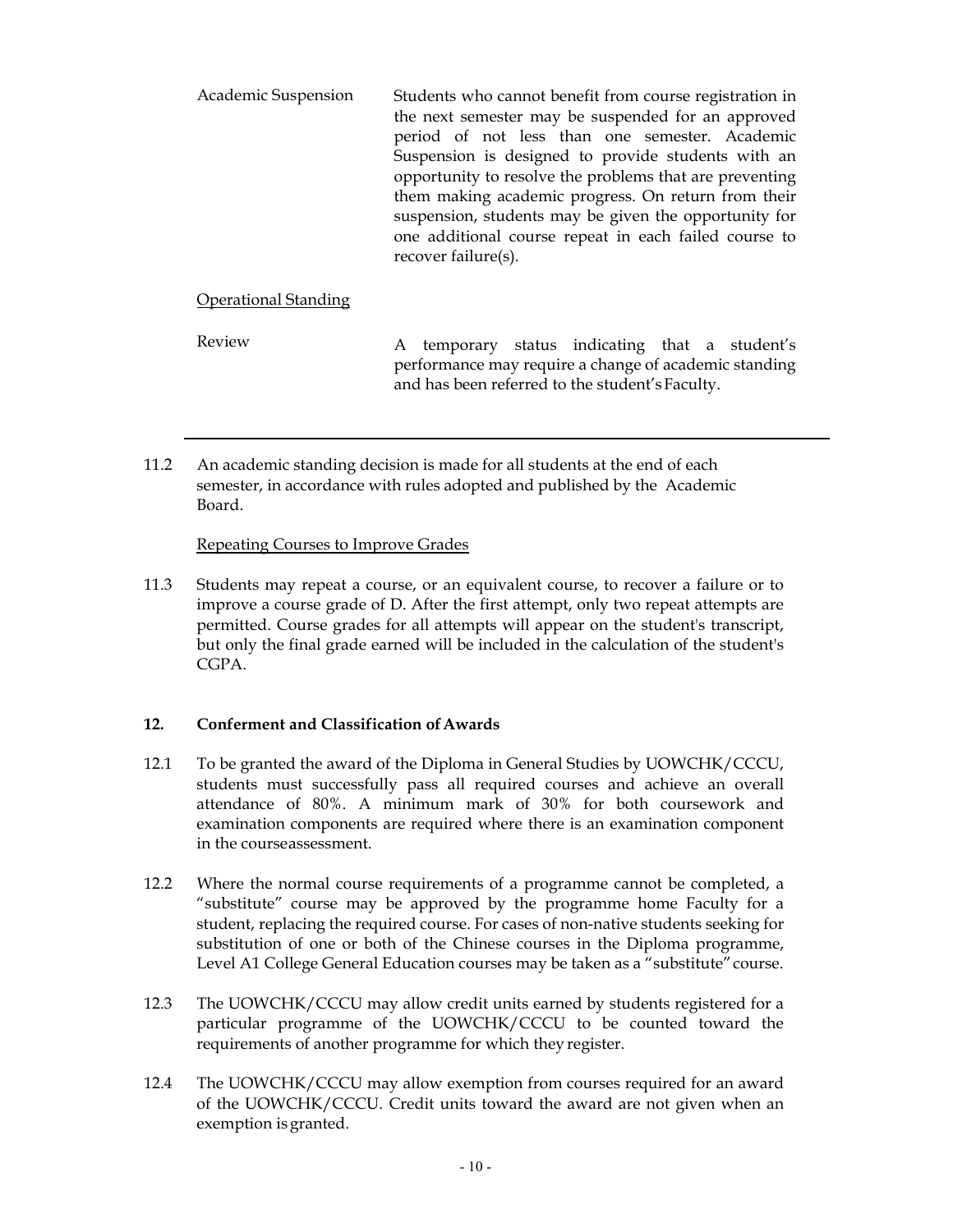- 12.5 Students may be granted the award of the UOWCHK/CCCU Diploma in General Studies only if they have achieved a CGPA of 1.70 or above.
- 12.6 Students completing the requirements for an award graduate on the next following graduation date.

Classification of the Award

12.7 The UOWCHK/CCCU grants the award with classifications as follows:

| Award                      | <b>Classification</b>      |
|----------------------------|----------------------------|
| Diploma in General Studies | Distinction, Credit, Pass. |

- 12.8 UOWCHK/CCCU awards are classified by the Examination Board that makes a recommendation to the Academic Board for the conferment of awards.
- 12.9 Examination Boards classify awards with regard to, but not necessarily in strict conformity with, a student's CGPA.

#### **13. Termination of Studies**

- 13.1 Where the student's record indicates that the student may have difficulty successfully completing the requirements for an award, the relevant Examination Board is informed. Where the Board is satisfied that the student cannot reasonably expect to complete the award, the Board will terminate the student's studies.
- 13.2 After termination of studies, students may not continue their studies at the UOWCHK/CCCU. Readmission to any programme may not be considered earlier than one academic year after the student's termination.

### **14. Review of Examination Board Decisions**

### Informal Resolution

- 14.1 Where a student is concerned that there might be data errors or that there were extenuating circumstances affecting his/her overall academic performance that have a bearing on the academic standing and award decisions made by the Examination Board, the student should attempt to resolve the matter informally by contacting the Programme Leader, Associate Dean of the Programme Faculty, or other relevant academic staff.
- 14.2 If the Associate Dean of Faculty wishes to recommend an amendment to the student's academic standing or award classification, this recommendation should be forwarded through the Chairman of the Examination Board for approval.

### Formal Procedures for Review

14.3 Formal requests for review of an Examination Board's decision may be made only on the basis of procedural defects affecting the Board's decision. The academic